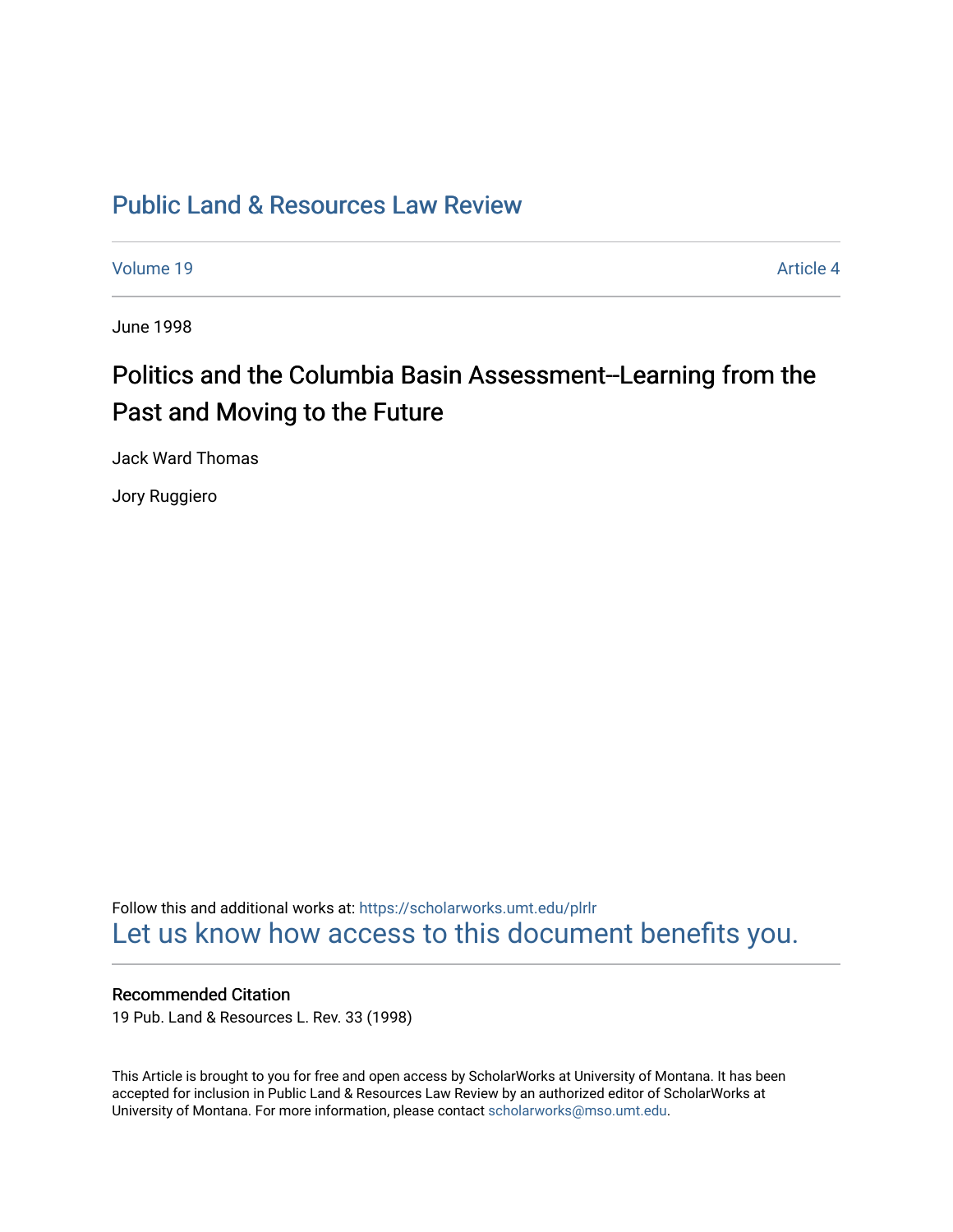## **POLITICS AND THE COLUMBIA BASIN ASSESSMENT-LEARNING FROM THE PAST AND MOVING TO THE FUTURE**

## **Jack Ward Thomas\* Jory Ruggiero**<sub>\*\*</sub>

#### **INTRODUCTION**

Insanity **has** been defined **as** doing the same thing over and over and expecting a different result. The entire ongoing assessment effort and the ensuing Draft Environmental Impact Statement involving the Interior Columbia Basin represent a determined effort to expeditiously obey the law This involves learning from the past and appropriately modifying behavior in moving to the future. The aim is to achieve the objective without repeating the politically induced foibles typical of the decades-long struggle over federal land management in the "west-side" forests (those lands lying west of the Cascade Range) in Oregon, Washington, and Northern California.

#### LEARNING FROM THE **PAST**

Revisiting the "forest management train wreck" that occurred, and continues with the consequences of the infamous "salvage rider" on the west-side, is essential to understand current land management planning in the Interior Columbia Basin.' It was obvious (at least to some), some 15 years ago, that the inexorable cutting and concurrent fragmentation of oldgrowth forests on the west-side would lead to a collision with the Endangered Species Act (ESA).<sup>2</sup> The star of the drama was the northern spotted owl-a sub-species that finds its best habitat in forests characteristic of

Jack Ward Thomas is the Boone and Crockett Professor of Wildlife Conservation at the University of Montana School of Forestry. From December 1993 to December 1996 he was the Chief of the United States Forest Service. This article is adapted from an address delivered as the annual Frank Church Memorial Lecture on October **10,** 1997 at the **17'** Annual International Exchange Conference, Lewis-Clark State College, Lewiston, Idaho.

<sup>\*\*</sup> **J.D., 1998,** University of Montana School of Law, Missoula, Montana; **M.S.,** 1998, University of Montana, Missoula, Montana.

**<sup>1.</sup>** The Salvage Rider was passed in 1995 as a rider to the Emergency Supplemental Appropriations for Additional Disaster Assistance, for Anti-Terronsm Initiatives, for Assistance in the Recovery from the Tragedy that Occurred at Oklahoma City, and Rescissions Act (Emergency Appropriations Act), Pub. L. No. 104-19, **§§** 2001-2002, **109** Stat. 194, 240-47 (1995) (codified at 16 **U.S.C.** §1611 (1996)). This legislation was highly publicized and widely criticized because it included provisions allowing the harvest of a group of sales which had previously been withdrawn for environmental reasons. See Northwest Forest Resource Council v. Glickman, 97 **F.3d 1161** (9th Cir. 1996).

<sup>2.</sup> **16 U.S.C. §§ 1531** - 1544 **(1997).**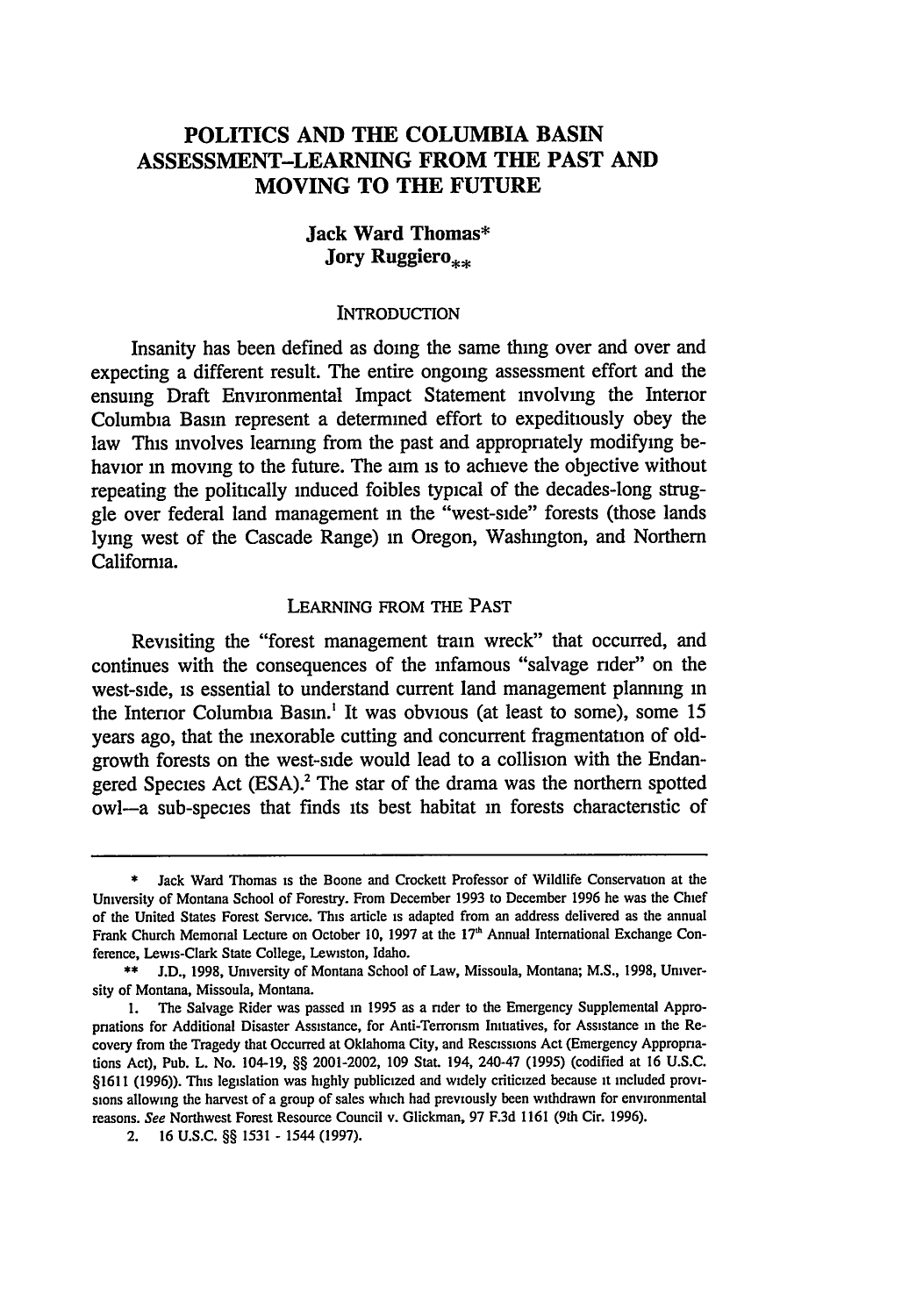#### old-growth forests.

There was a series of efforts, over a decade, by federal land management and regulatory agencies to come to grips with the deepening quandary presented by the changing status of the habitat for the northern spotted owl. These early efforts failed due to the unwillingness, or inability, to face up to the social, political, and economic ramifications of even relatively insignificant reductions (as viewed from today's vantage point) in timber coming from cutting of old-growth forests on Forest Service (FS) and Bureau of Land Management (BLM) lands.

#### THE INTERAGENCY SCIENTIFIC COMMITTEE (ISC)

By 1989, the northern spotted owl was headed for listing by the Fish and Wildlife Service (FWS) as "threatened" under the requirements of the ESA. The agency heads of the FS, BLM, FWS, and the National Park Service (NPS) ordered the formation of an Interagency Scientific Committee (ISC) to develop a plan to address the old growth/spotted owl issue on public lands. This team was afforded autonomy to do its assigned work without the interference that was perceived to have marred previous efforts.

At the team's first meeting, they examined their assignment and informed the agency heads that they were addressing the wrong question. They believed that it was a question of the handling of the old-growth ecosystem and not the status of a single cryptic sub-species of owl. Further, they expressed the belief that it was an error to confine the assessment to public lands. They were overruled. In retrospect, the scientists involved should have "pushed back" harder on the instructions or simply done the job in a manner that was considered technically appropriate. It is clear, again in retrospect, that a "partial" look is a biased look and that there can be political manipulation, intended or not, through restriction of analysis.

Within six months, the ISC completed an underlying assessment of ecological conditions and a management plan applying strictly to public lands. That plan stood up to determined efforts in Congress and within the Bush Administration to fault the effort on technical grounds. Those assaults, particularly from some members of Congress and representatives of the Administration became pointed and personal. The Chief of the FS, Dale Robertson, and the Director of the FWS, John Turner, stood fast behind the team that they had appointed. Others were silent. Later, the team was accorded significant accolades from several learned societies attesting to the team's accomplishments in the arena of application of science to management.

Due to the turbulent political atmosphere, the political handlers of the FS and the BLM did not allow formal adoption of the ISC strategy In-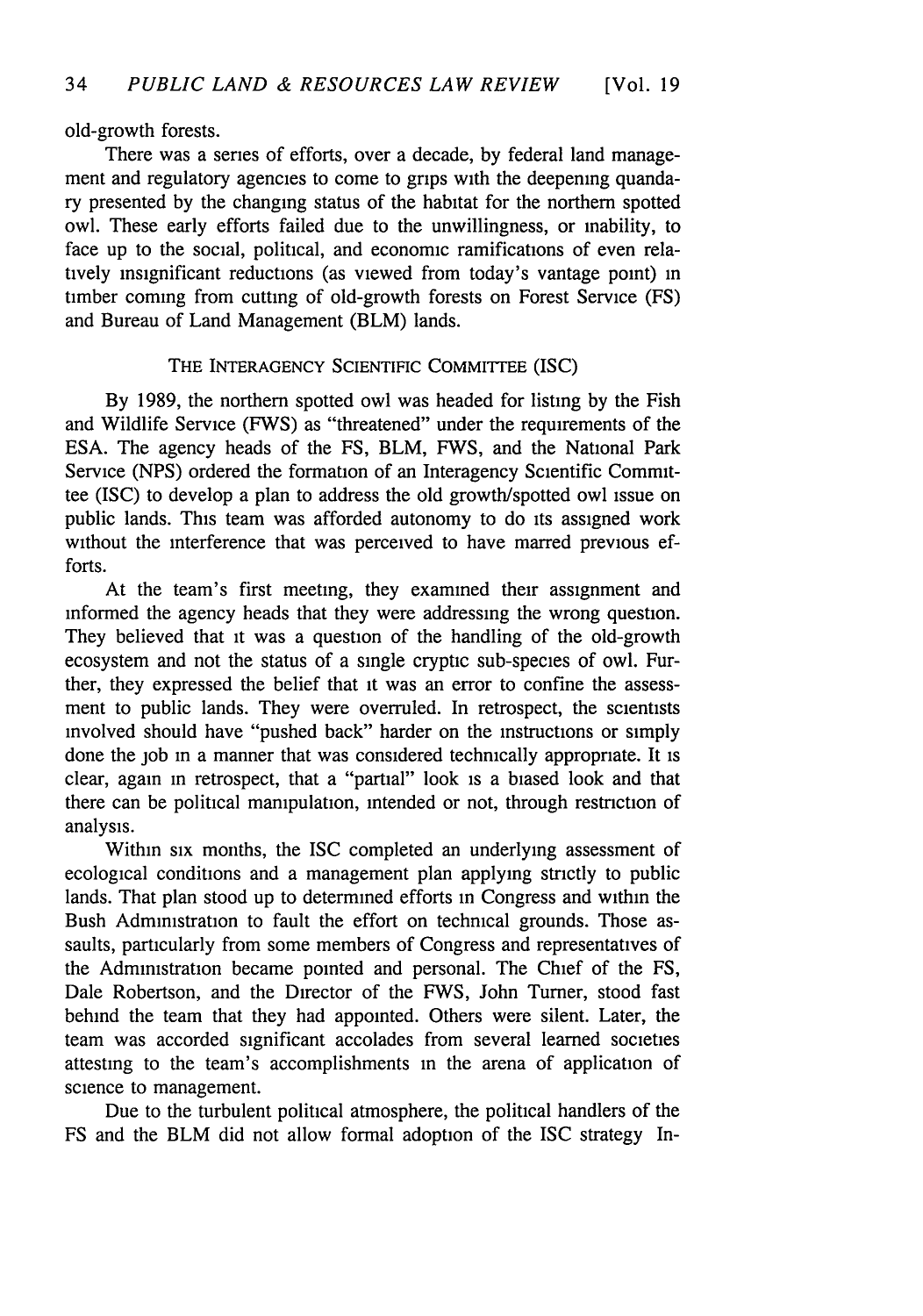stead, it was announced that land management would take place in a manner "not inconsistent with" the team's recommendations.<sup>3</sup> Simultaneously, another team assembled by the FWS was considering whether or not to list the northern spotted owl as threatened under the ESA. Within weeks of the release of the ISC report, it was recommended that the northern spotted owl be declared "threatened." The FWS Director concurred.<sup>4</sup>

## BIOLOGICAL NECESSITY VS. POLITICAL **ACCEPTABILITY**

The first plans prior to the ISC report dealing with the issues presented by the spotted owl called for reductions in the annual timber sales levels from the public lands of some four to eight percent. That percentage was considered too big a social/political/economic pill to swallow Technicians were ordered back to the drawing board several times. Each subsequent effort, due to declining options for management and emerging technical information, came at a higher price in terms of timber supply. This, in turn, upped the political resistance to any suggested solution that would stand up to technical and legal muster. By the time the ISC strategy was on the table, the impact had come to about a forty per cent reduction in potential timber sale levels.

Political resistance at both Federal and State levels mounted. There were exceptions such as Congressman Norm Dicks of Washington who represented a district with a considerable constituency dependent on the continued extraction of old-growth from National Forests on the Olympic Peninsula. Dicks recognized the trend and recommended going along with the ISC strategy He felt, correctly, that continued "game playing" by politicians would only exacerbate the situation. Time would attest to his foresight.

Dicks' colleagues in the Oregon, Washington, and California delegations .did not agree, and the first of what would be a series of "quick fixes" was enacted in the form of Section 318 of the 1990 Appropriations Act.<sup>5</sup> In order to tide over the dependent timber industry, representatives

<sup>3.</sup> **55** Fed. Reg. 40,413 (1990).

<sup>4.</sup> The spotted owl was officially listed as threatened under the Endangered Species Act on June 22, 1990. **55** Fed. Reg. 26,114 (1990).

<sup>5.</sup> Department of the Interior and Related Agencies Appropriations Act (Northwest Timber Compromise Act), 1990, Pub. L. No. 101-121, § 318, 1989 U.S.C.C.A.N. (103 Stat.) 745. This bill, enacted in October of 1989 and dubbed the "Northwest Timber Compromise Act," was one of a series of nine riders adopted in the 1980's to circumvent legal injunctions, or.limit judicial review of Department of Interior and Department of Agriculture activities in the Pacific northwest. In § **318** Congress directed that federal agencies' compliance with the Section would be "adequate consideration for the purpose of meeting the statutory requirements" that were the basis of the pending litigation. In *Robertson v. Seattle Audubon Society* the Supreme Court held that this quick fix was a legal exercise of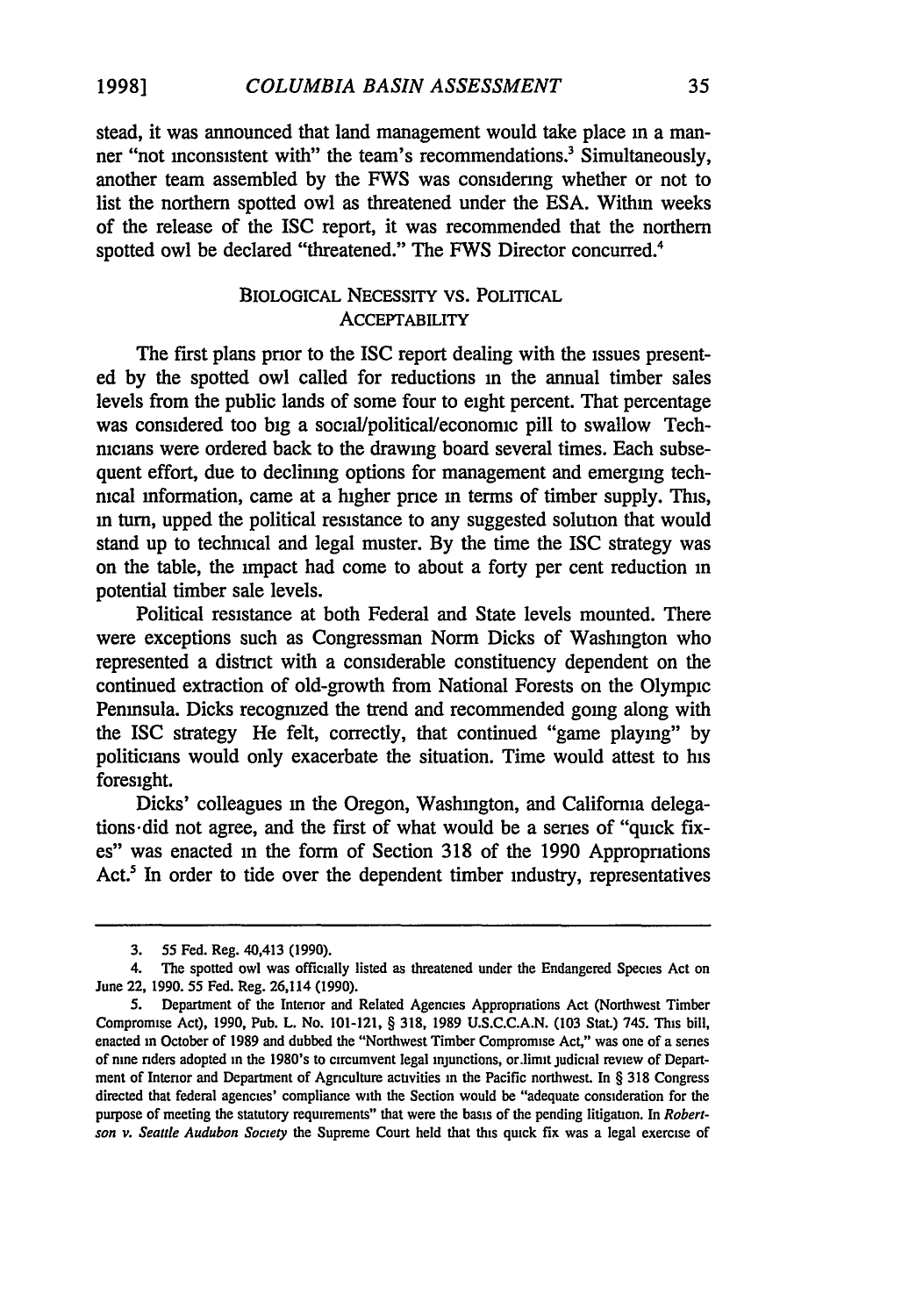of the timber industry and local "environmentalists" were to work with the FS and the BLM to designate old-growth timber sales on each National Forest and District. These sales, most of which were immediately sold and cut (though some were later withdrawn for environmental reasons), were to leave a legacy of mischief that still reverberates in western Oregon and Washington. More on that later.

## A SMALL CRYPTIC OWL BECOMES AN ISSUE IN THE BUSH/CLINTON **CAMPAIGN**

Not surprisingly, the spotted owl became an issue in the Bush/Clinton/Perot political campaign for the Presidency of the United States. In the midst of that campaign, BLM Director, Cy Jamison, suddenly declared that the BLM would, henceforth, abandon the ISC strategy and instead follow the "Jamison Plan." He declared "his" plan technically superior to the ISC strategy and claimed that the plan could be carried out with much less economic and social impact. It was never actually clear that the Jamison Plan existed as anything more substantive than a news release.6 But, Jamison's defection caused a federal judge, who had lost patience with the entire political charade, to shut down the timber sales on public lands within the range of the northern spotted owl.<sup>7</sup> What was thought to be good politics turned sour in both political and technical aspects.

That injunction was to stay in place until the Judge's questions were answered as to the efficacy of the ISC strategy sans the BLM's participation.8 And, almost as an aside, Judge William Dwyer wanted to know the effect of the situation on some 39 other species mentioned in government documents as potentially dependent on old-growth forests. The Judge seemed to know that the underlying questions were larger than concerns about a single threatened sub-species. He understood that the clearly stated purpose of the ESA was "to preserve the ecosystems upon which threatened or endangered species depend."<sup>9</sup>

authority by the Congress. Robertson v. Seattle Audubon Society, 503 U.S. 429 (1992).

<sup>6.</sup> Roberta Ulrich, *BLM Chief Seeks Forest Balance,* PORTLAND **OREGONIAN,** July 13, 1992.

<sup>7.</sup> Seattle Audubon Society v. Evans, 771 F Supp. 1081 (W.D. Wash. 1991). The Ninth Circuit affirmed the validity of Judge William Dwyer's injunction in December of 1991. Seattle Audubon Society v. Evans, 952 F.2d 297 (9th Cir. 1991).

<sup>8.</sup> *Id.*

<sup>9. 16</sup> U.S.C. § 1531(b) (1997).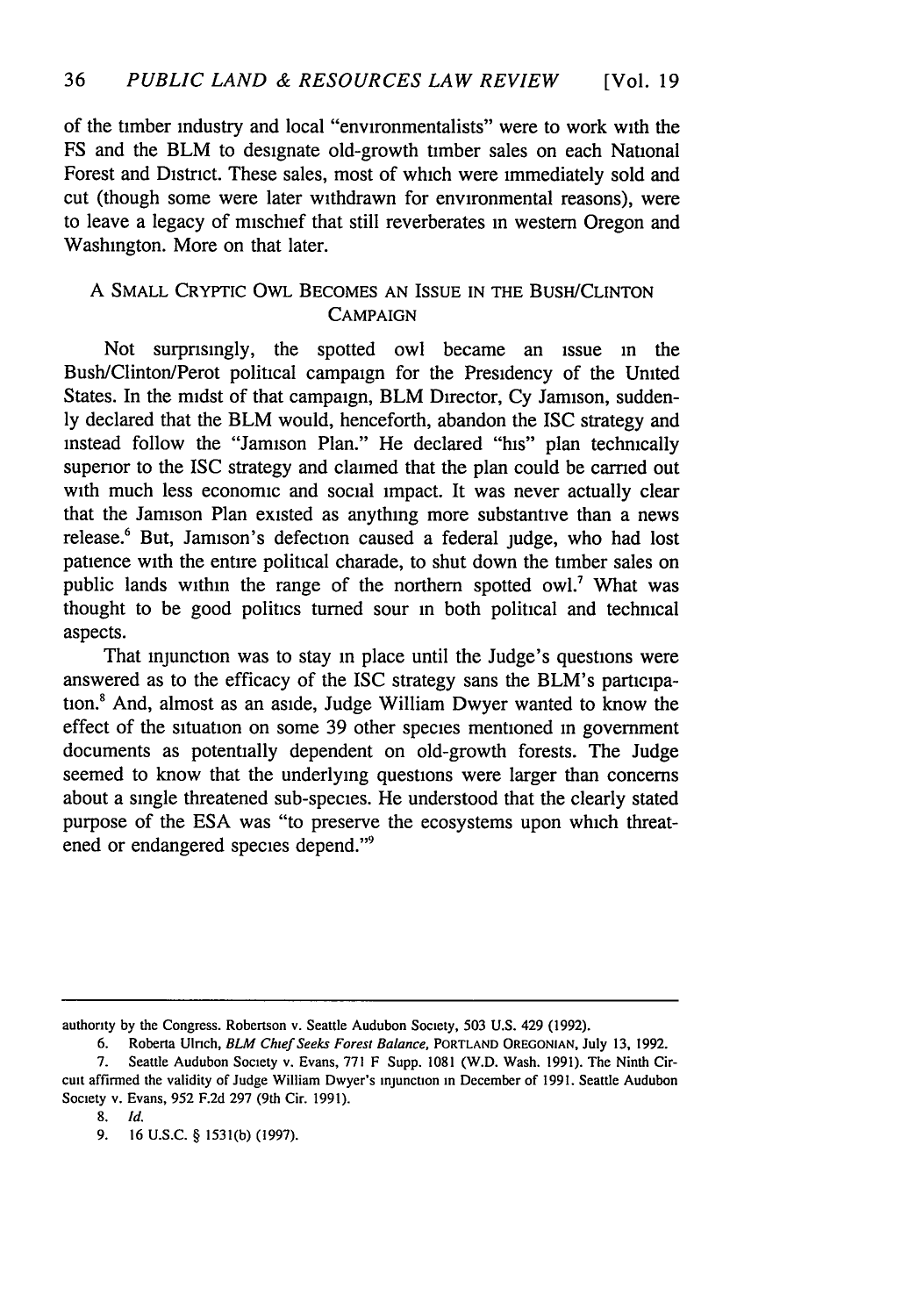## THE SCIENTIFIC ASSESSMENT TEAM-THE MOVE TO ECOSYSTEM **CONSIDERATIONS**

As a result, Jack Ward Thomas was assigned by FS Chief Dale Robertson to head the Scientific Assessment Team (SAT) to answer the Judge's questions. The SAT asked for permission to expand the assessment to cover nearly 1,000 species that seemed likely to be associated with the old-growth ecosystem. Permission was forthcoming from FS Deputy Chief James Overbay Finally, the SAT was beginning to address the correct question, easily discemable from the purpose of the ESA which was—"the preservation of ecosystems on which threatened and endangered species depend."<sup>10</sup> The SAT concluded that it could not answer the Judge's operative question because it simply could not tell what the "Jamison Plan" entailed.

Later, Jamison ordered the BLM to go to the "God Squad" to gain an exemption from the ESA for a limited number (44) of timber sales." This political gamble gave timber industry intervenors the opportunity to put the ISC strategy, and the scientists involved, on public trial. Mark Rutzick, the timber industry's lead attorney, declared that it was his intention to "defrock the high priests of the cult of biology"

The persons that composed the God Squad were all political appointees of the administration and President Bush had already expressed himself strongly on the issue.<sup>12</sup> The God Squad, in the end, ruled that a portion of the select timber sales could proceed.'3 But, thereafter, they said that there would have to be compliance with the ISC strategy So, what appeared to be a victory was, in reality, a decision that kicked the props out from under the Jamison Plan-whatever it was. This was a classic phyrmc victory if there ever was one. Evidently, that was too much for the BLM Director to swallow and the timber sales in question and the Jamison Plan disappeared from the newspapers. Judge Dwyer's injunction remained in force.

**<sup>10.</sup>** *Id.*

**<sup>11.</sup>** In September of 1991 the Secretary of Interior agreed to convene the God Squad. The "God Squad" is a committee authorized under § 7(e) of the Endangered Species Act to create exemptions from the requirements of the **ACL** 16 U.S.C. § 1536(e) (1997).

<sup>12.</sup> The members of the God Squad were the Secretary of Agriculture, the Chairman of the Council of Economic Advisors, the Secretary of the Army, The Secretary of the Intenor, the Administrator of the Environmental Protection Agency, the Administrator of the National Oceanic and Atmospheric Administration and individuals from each affected state who were appointed by President Bush. 16 **U.S.C.** § 1536(e) (1997).

<sup>13.</sup> On May 15, 1992 the God Squad granted exemptions for 13 or the 44 timber sales that the BLM had brought before it.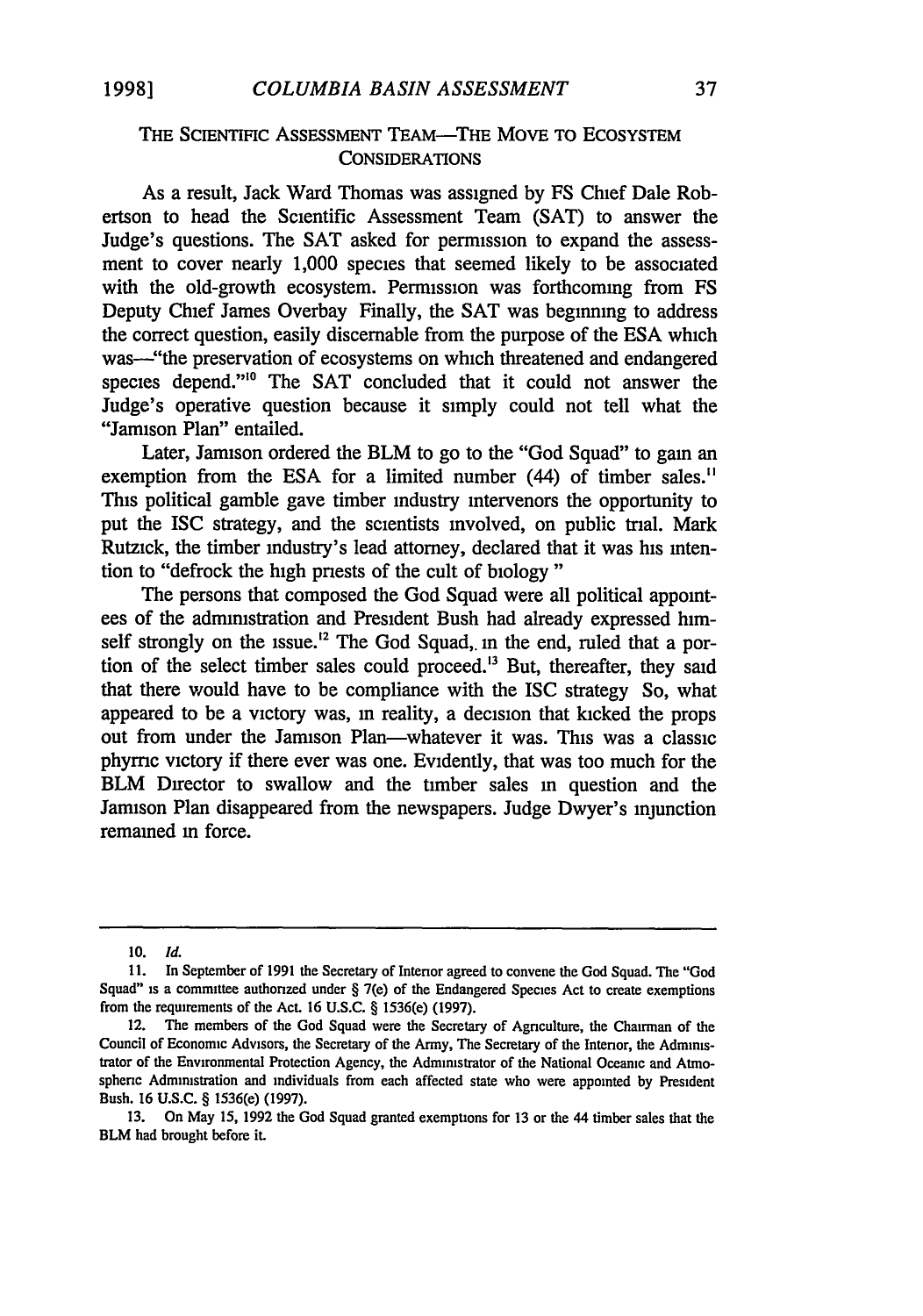## A FEDERAL JUDGE LOSES PATIENCE

What this political side-show did accomplish was to bring federal Judge William Dwyer to the end of his patience with delay and maneuvers to avoid compliance with the law **"** Judge Dwyer acceded to the requests of the attorneys representing the environmentalists and simply shut down all timber sales on Federal lands that involved habitat for the northern spotted owl—real or potential.<sup>15</sup> That shutdown was to remain in force until the Government convinced him that there was compliance with the ESA and compliance with the "diversity clause" of the federal regulations issued pursuant to the National Forest Management Act.<sup>16</sup> Dwyer was scathing in his criticism of the persistent efforts of the government to avoid compliance with the ESA and the NFMA."7

## CONGRESS ENTERS THE FRAY-THE GANG OF FOUR

Looking askance at this spiraling fiasco, the Agriculture Committee of the House of Representatives, decided to try their hand by naming a committee of four scientists to provide an array of alternatives that might form the basis for a legislative solution. With some prescience, the Committee instructed the scientist to consider the "old-growth ecosystem" in their recommendations. These scientists were Drs. John Gordon of Yale, Norm Johnson of Oregon State University, Jerry Franklin of the University of Washington, and Jack Ward Thomas of the FS. This team was quickly and disparaging tabbed the "Gang of Four" by a timber industry spokesman in a sound bite for the press. The team, and the press, liked the ring of the name and it stuck.<sup>18</sup>

#### FISH GET IN THE GAME

As The Gang was departing the conference room in the House Office Building after receiving instructions from the Committee, Congressman Voelkmer of Missouri called out-"And, don't let us get surprised by some damn fish." Clearly, listing of various species and runs of anadromous fish was imminent. The Gang knew it, and Voelkmer's comment was taken as a green light to consider that issue. In response, Drs.

<sup>14.</sup> Seattle Audubon Society v. Evans, 771 F Supp. **1081,** 1089 (W.D. Wash. 1991), *affd,* 952 F.2d 297 (9th Cir. 1991).

<sup>15.</sup> *Id.*

**<sup>16.</sup>** The implementing regulations for the National Forest Management Act require the FS to provide habitat to "maintain viable populations of existing native and desired non-native vertebrate species " 36 C.F.R. § 219.19 (1997).

<sup>17.</sup> Seattle Audubon Society v. Evans, 771 F Supp. 1081, 1089 (W.D. Wash. 1991).

<sup>18.</sup> Kathie Durban, *Experts Secretly Map Areas For Old-Growth Protection,* PORTLAND ORE-**GONIAN,** June 19, 1991, at A14.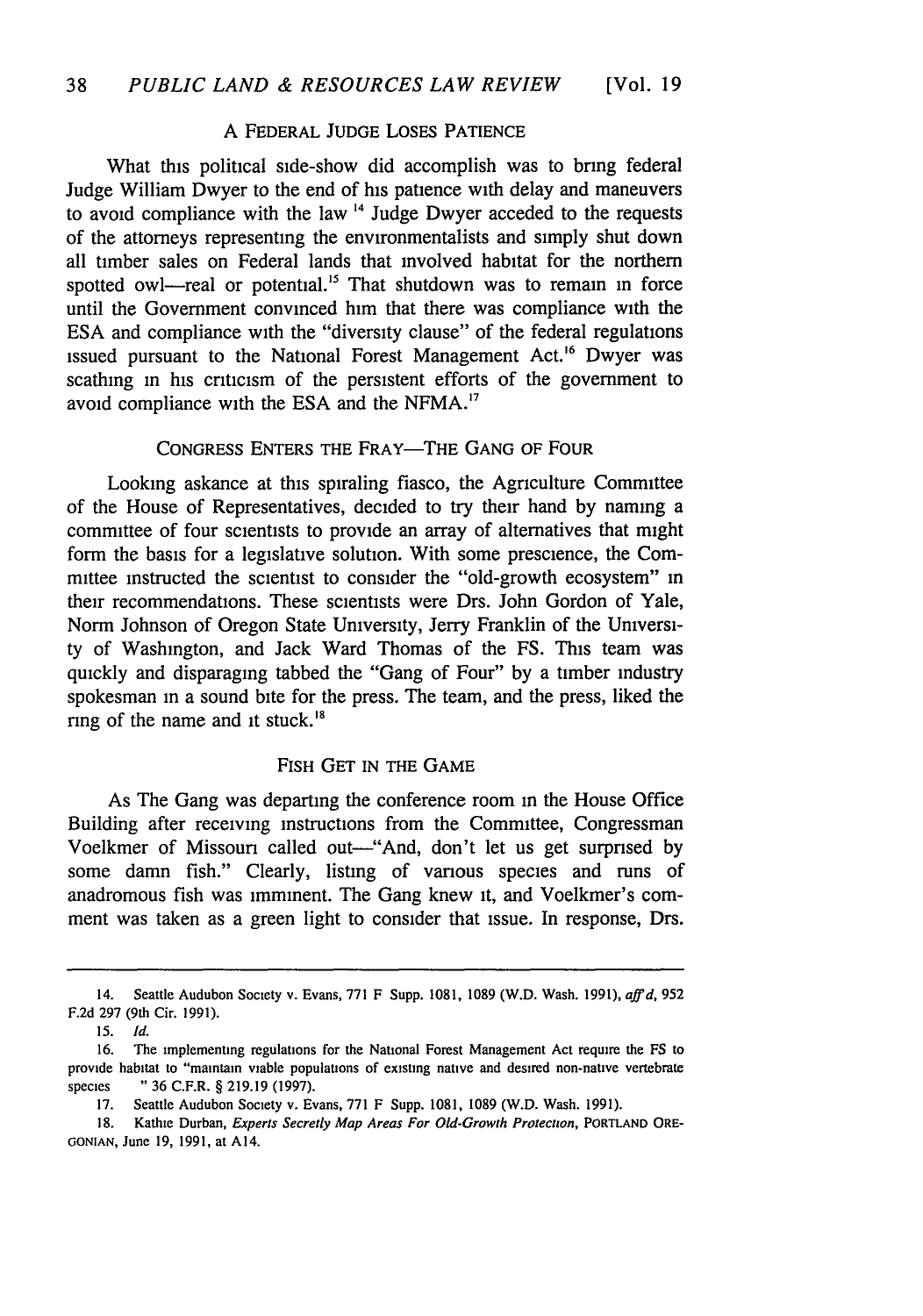James Sedell and Gordon Reeves of the FS were added to the team. The Gang (plus two) quickly delivered an array of alternatives to the Agriculture Committee who promptly held hearings on the report. The intermediate management option came in with a reduction in anticipated timber cuts of some 50 per cent. By now, the Presidential election was pending and it was, presumably, considered the better part of valor to defer action until after that election. The injunction issued by Judge Dwyer remained in effect.'<sup>9</sup>

#### THE ESA AND THE 1992 PRESIDENTIAL CAMPAIGN

During the 1992 campaign for the Presidency, President George Bush took to the stump m the Pacific Northwest and expressed outrage at the consequences of the application of the ESA, and with the interpretations of that law by federal judges in the Ninth Judicial Circuit. He promised change after the election. Candidate Governor Bill Clinton recognized the economic and social pain caused by the impasse and promised to bring matters to some conclusion, in compliance with extant law, in short order, if he were elected.<sup>20</sup>

## THE FOREST SUMMIT-ESTABLISHMENT OF THE FOREST ECOSYSTEM MANAGEMENT ASSESSMENT TEAM (FEMAT)

Obviously, Mr. Clinton won the election and set out to keep his promise. The new President quickly convened a "Forest Summit" in Portland, Oregon, to discuss the problem and possible solutions.<sup>21</sup> Shortly after the Summit, he announced that the Forest Ecosystem Management Assessment Team (FEMAT) was being formed to provide an array of alternatives for solution to the impasse. He expected this task to be completed *in* 60 days.

This effort would eventually involve nearly 600 people. The team's instructions were to use "an ecosystem approach" with particular emphasis on compliance with the ESA (including aquatic species). The effort was to be conducted under strict security, and the underlying assessment and management recommendations were to be confined to federal lands. Clearly, a new policy had been set. Evolving circumstances produced a situation wherein it was clear that the overriding objective (or overriding constraint) on the management of public lands was to be the preservation of

**<sup>19.</sup>** *Evans,* **771** F Supp. at **1089.**

<sup>20.</sup> Eric Pryne, *Clinton Seeks Middle Ground,* **SEATTLE TIMES, Sept. 15, 1992,** at **Dl.**

<sup>21.</sup> The Forest Conference was convened in Portland Oregon on April 2, 1993. Timothy Egan, *Clinton in the Middle During One-day Forest Summit,* N.Y. TIMES, April **3, 1993.**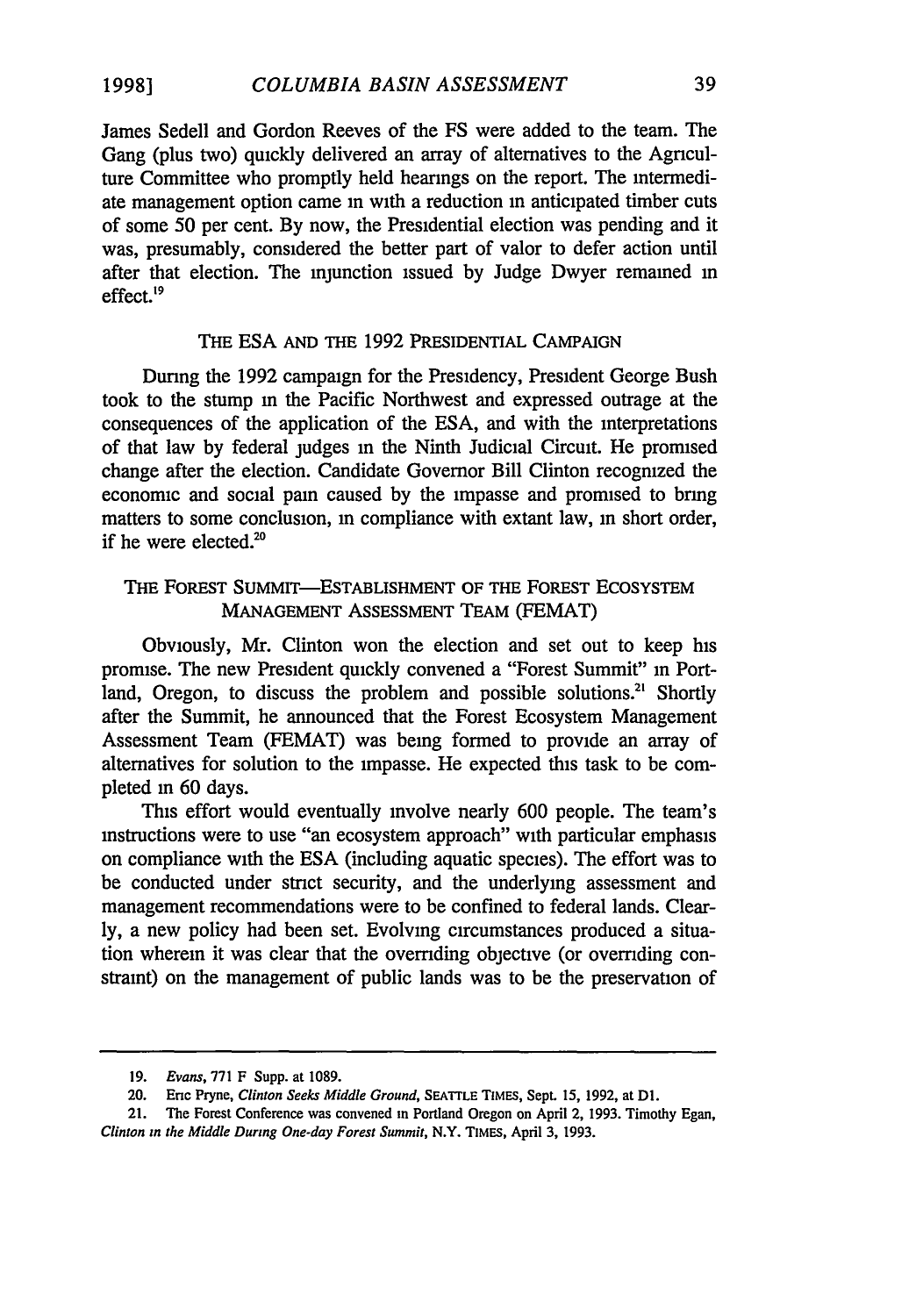biodiversity Furthermore, the brunt of compliance with the  $ESA<sup>22</sup>$  and the regulations issued pursuant to the National Forest Management Act  $(NFMA)^{23}$  was to be absorbed on the public's lands where feasible.

The "diversity clause" of the NFMA is actually more specific and more demanding than that of the ESA.<sup>24</sup> That clause requires that " viable populations of all native and desirable non-native species be maintained well-distributed within the planning area."<sup>25</sup> The team realized that confining the assessment portion of the effort to public lands was ecologically inappropriate. The instructions remained intact and the effort was so executed. Again, in retrospect, the scientists should have "pushed back" on these instructions. These restrictions made sense in the political arena but inappropriately restricted the "scientific approach."

#### LESSONS **LEARNED** FROM EARLIER EFFORTS

This effort capitalized on lessons learned from earlier efforts. Among these lessons was that an ecosystem management approach was more appropriate than a species-by-species approach. The assessment should include an evaluation of social and economic effects along with ecological considerations. It was recognized that it was inappropriate to consider only one option, and that scientists should not make decisions. Instead, scientists should provide decision makers with potential management alternatives and appropriate information on which to base a decision. All the agencies involved with the application of the myriad pertinent laws (FS, FWS, National Marine Fisheries Service (NMFS), Environmental Protection Agency (EPA), NPS, and BLM) should be involved from the beginning. It is essential to include an adequate array of technical specialists-including economists and social scientists. It was recognized that ecosystem management is as much about people as anything else.

The FEMAT finished its assignment in 90 days by presenting an overall underlying assessment of ecological, economic, and social factors and 10 options with their associated attributes and risks. These options were incorporated into an Environmental Impact Statement (EIS) by a separate team.<sup>26</sup> The President chose "Option 9" which had been considerably modified from the original Option 9 Numerous "bells and whistles" were added, primarily to meet concerns of the FWS, NMFS, and FS

<sup>22.</sup> **16 U.S.C.** §§ **1531** - 1544 **(1997).**

**<sup>23. 16</sup> U.S.C.** §§ **1600** - 1614 **(1997).**

<sup>24.</sup> *See* **36** C.F.R. § **219.19 (1997).**

<sup>25.</sup> *Id.*

**<sup>26.</sup>** DRAFT **SUPPLEMENTAL ENVIRONMENTAL** IMPACT **STATEMENT ON MANAGEMENT** OF HABI-TAT FOR **LATE-SUCCESSIONAL AND** OLD-GRowTH FOREST RELATED **SPECIES** WITHIN THE **RANGE** OF THE NORTHERN SPOTTED OWL (July 1993).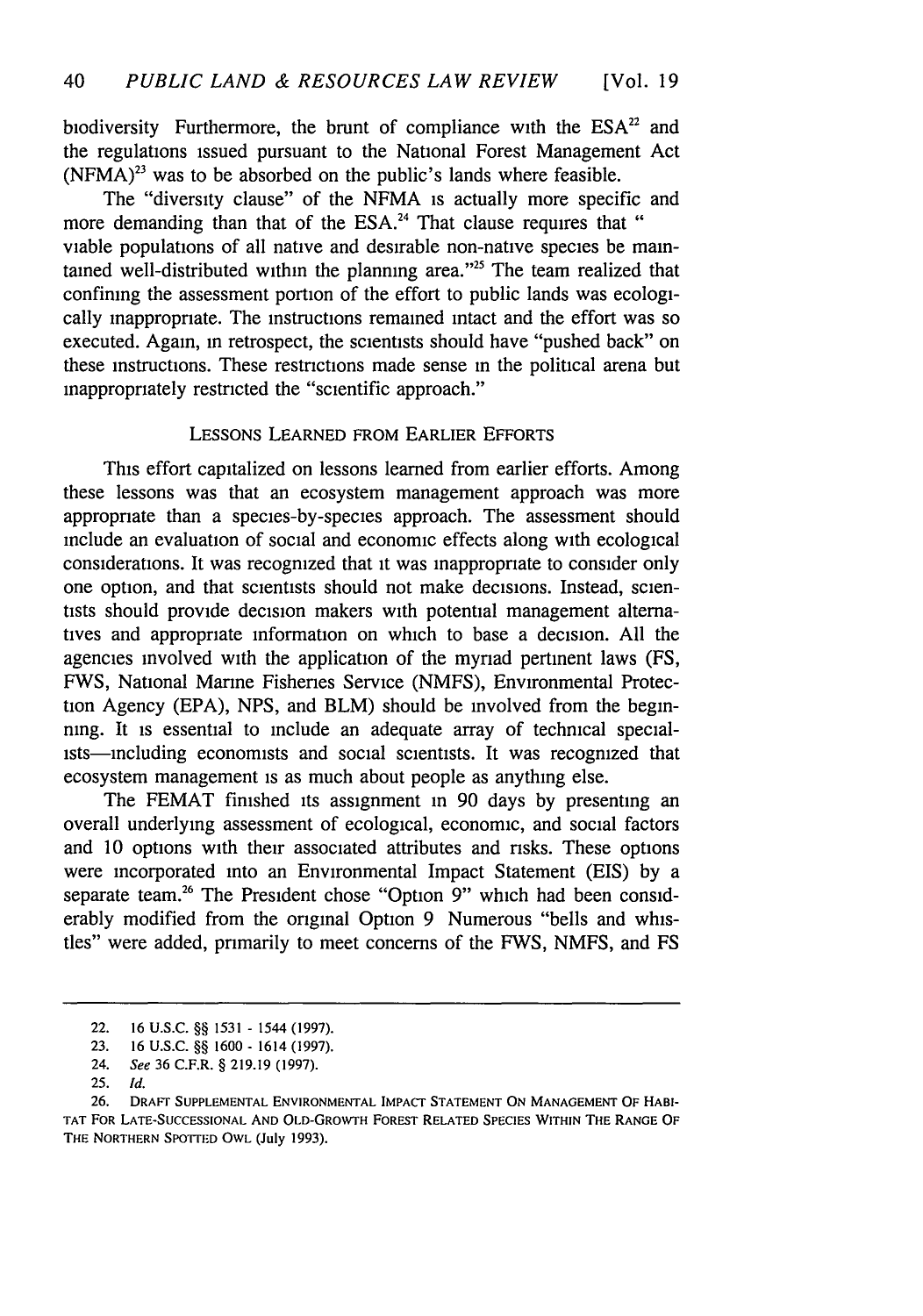biologists and environmentalists, and to "assure" compliance by the land management agencies.<sup>27</sup> Some scientists involved with the development of the original Option 9, were concerned that with the "bells and whistles" appended to the final version, the timber projections could not be achieved due to technical, personnel, budget, and time constraints. Experience over the past four years has shown that concern to be valid.

There was a lesson to be learned: plans should not be larded with promises that are included to increase the palatability of the plan that may not be possible to execute. This is a poor way to address lack of trust between agencies and technical experts, as "bells and whistles," dramatically increase the costs of management. Experience indicates that there is little likelihood that either the Office of Management and Budget (the administration in power) or the budget committees in Congress will provide the necessary resources to fulfill obligations set out in such plans. In retrospect, the revised Option 9 should have been reviewed by the original science team to assure conformity with the science, use of all pertinent information, the statement of confidence intervals, and projections of results. It is critical that "science" not be used as a shield for political decisions.

The role of science is not to enter the realm of trade-offs that are, of necessity, based on value judgments.

## **FINALLY-THE NINTH CiRcuIT SAYS THE TEST IS PASSED (JUST** BARELY)

Of course, groups on both extremes of the issue immediately took the decision to federal court.<sup>28</sup> Option 9 and the process used in its development were upheld against all challenges by Judge William Dwyer. The judge's response to the challenge regarding the legality of "ecosystem management" is of particular interest. The judge said that, not only was ecosystem management legal, it was necessary if land management agencies had any hope of simultaneously complying with the myriad laws directing their management actions.<sup>29</sup>

#### MORE LESSONS **LEARNED**

Improvements could have been made in the process. All deliberations of the FEMAT were conducted under a "closed process" that precluded involvement by elected officials, those charged with management responsi-

**<sup>27.</sup>** These "bells and whistles" included provisions requiring the maintenance of buffer zones and other management practices designed to protect habitat and species.

**<sup>28.</sup>** Seattle Audubon Society v. Lyons, 871 F Supp. 1291 (W.D. Wash. 1994).

**<sup>29.</sup>** Id. at 1311.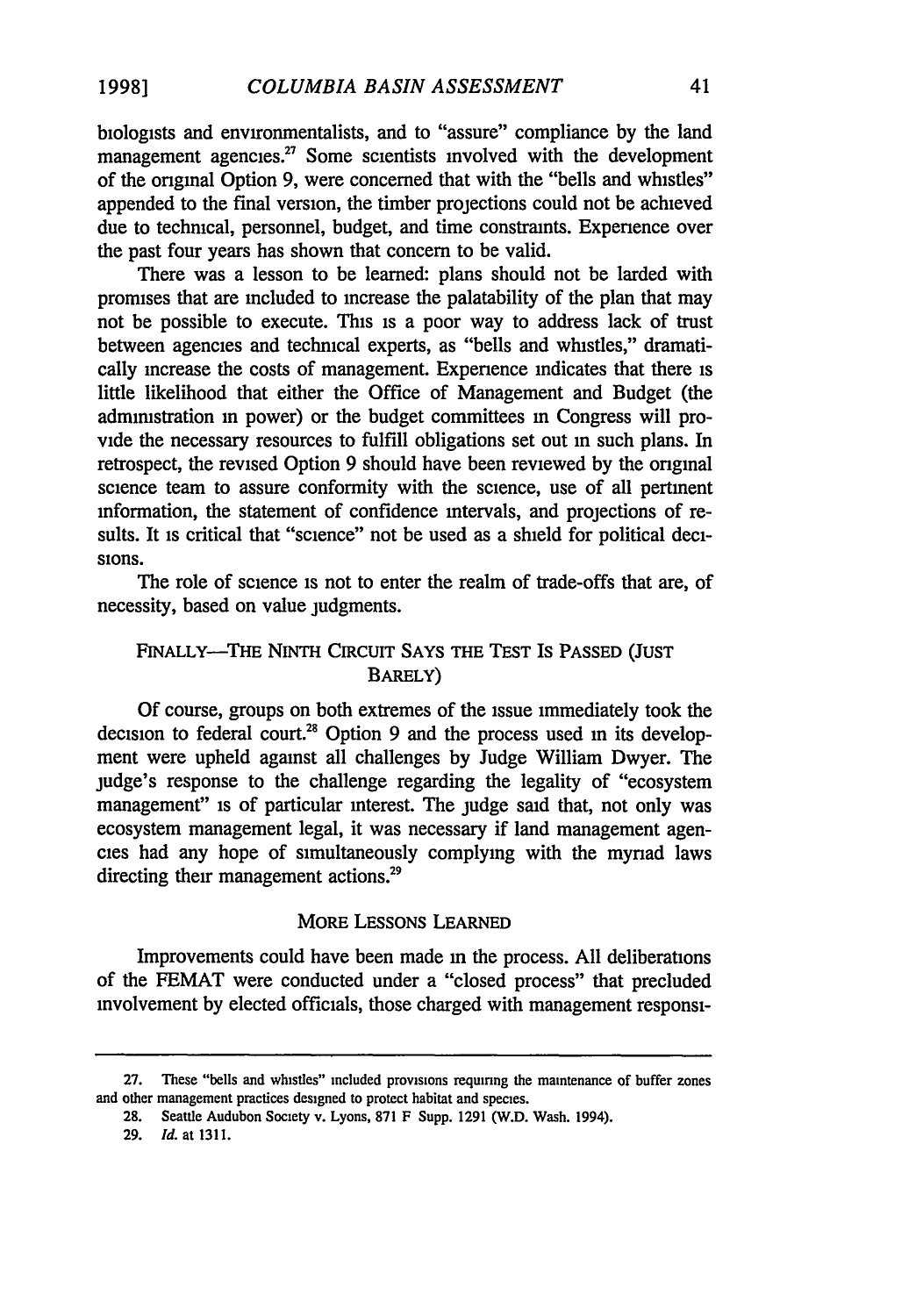bilities and other interested parties. The team included non-federal employees, such as university professors with specialized expertise, who were "employees" in that they were compensated for their services by the federal government.

Therefore, the Office of General Counsel advised that there was probable compliance with the requirements of the Federal Advisory Committee Act.<sup>30</sup> The Court ultimately decided otherwise—but without consequence to the outcome of the case. And, by the end of the process, the core team believed that an underlying assessment should have included all the lands within the region, regardless of ownership. This would have given a better view of the overall situation to help guide management decisions for the public lands.

## THE PRESIDENT DIRECTS ATTENTION TO THE INTERIOR COLUMBIA BASIN

When President Clinton formally announced the adoption of Option 9, he directed that the land management questions facing Oregon and Washington east of the Cascades be addressed through some similar process. Jack Ward Thomas as the new FS Chief and Dr. Mike Dombeck as Acting Director of the BLM were able to influence the process to be employed based upon experience and lessons learned in dealing with the Pacific northwest old-growth controversy

## A REVIEW OF MISTAKES MADE AND LESSONS LEARNED

This opportunity caused a review of the lessons learned over the previous 15 years in dealing with such matters. Among those lessons learned were:

1) It is unwise to delay dealing with the issue of the preservation of biodiversity-no matter how much "politics" comes to bear. Delays exacerbate the ecological situation by "eating up" management options through alteration, removal, or fragmentation of habitat. As options are reduced, adjustments in the status quo to meet requirements of law and technical validity become increasingly severe.

2) Agencies must act in a coordinated and collaborative fashion from the beginning in the assessment and development of alternatives for management. That cooperation must carry through into management. "Splits" between agencies produce lack of management cohesion and provide easy targets for adverse publicity and attack on legal grounds.

3) Any action based on less than a full undergirding assessment of pertinent legal, ecological, social, and economic factors will be subject to

<sup>30. 5</sup> U.S.C. app. §§ **1-15** (1994).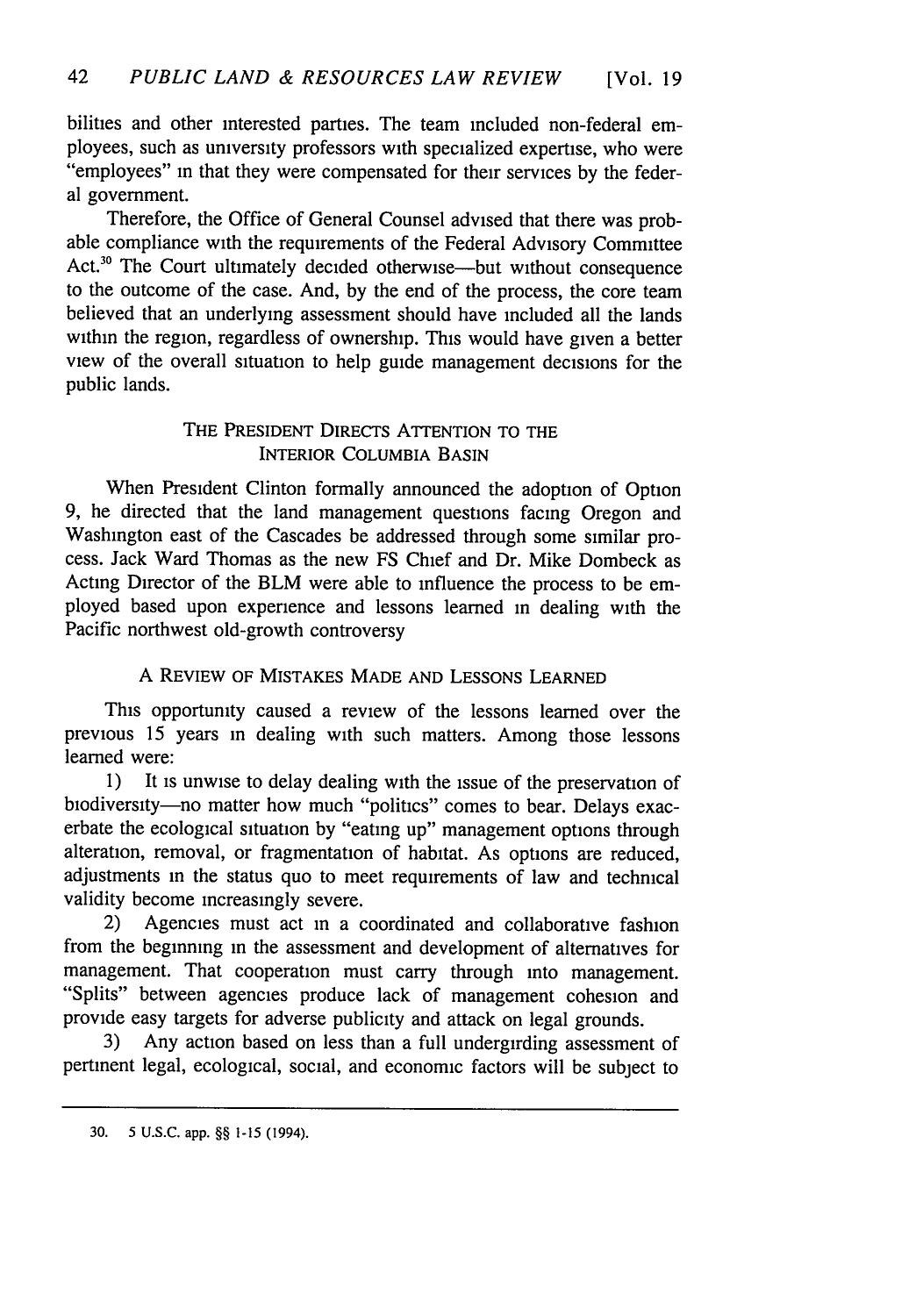continuous-and likely successful-legal and political assault.<br>4) "New knowledge" such as that which has emerged

"New knowledge" such as that which has emerged from the Columbia Basin Assessment or from ongoing research and monitoring cannot be ignored without legal consequences.

5) It is unwise to assume that what agency administrators and their technical and legal advisors consider full compliance with applicable law will not draw legal challenge from some quarter. It is likewise unwise to assume that judges will see things your way—or be logical or consistent in their judgements. That is why we have appeals courts.

6) It is unwise to "pull the tail" of a federal judge. Judges lack a certain sense of humor when it comes to compliance with the law and the respect they believe due to the separation of powers doctrine. Federal judges can and will issue injunctions and court orders that will shut down resource extraction from federal lands until full compliance with the law has been achieved.

7) Those judges, and the advocates that will bring cases before them, are totally familiar with the history of natural resource management disputes. Judges can deal severely with those who insult their intelligence by repeating past mistakes (as already determined by other judges).

8) Politicians who promise their constituents that they can get around the consequences of statutes, case law, and the precedents set in Pacific northwest old-growth debate, by manipulations of budget or budget language are likely to do those constituents significant harm in the long run. Such manipulations through the means of the "quick fix" will only delay compliance. Experience shows that delays will increase the impact on those who rely on resource extraction. This will force reliance on Recovery Plans, for threatened species as the drivers for land-use planning. Experience, again, demonstrates the consequences of that approach.

9) The process should be as "open" or "transparent" as possible. There is, after all, nothing but technical work in progress. Of course, in observing such a give-and-take process, it is well to remember the old adage that "this is a lot like sausage, you will enjoy it a lot more if you don't watch it being made." Such a process will take longer and cost more but the alleviation of associated paranoia is adequate justification. This open approach should be considered a significant contribution to democratic processes.

10) State and local officials should be kept fully informed and fully involved. At best, this will enhance opportunities to achieve consensus. At worst, there is the opportunity to fully understand what is going on and to remove the mystery from the process.

11) The actual "hired hands" doing the day-to-day work should all be federal employees to avoid any potential conflicts with the Federal Advisory Committee Act. Routine consultation with other State or local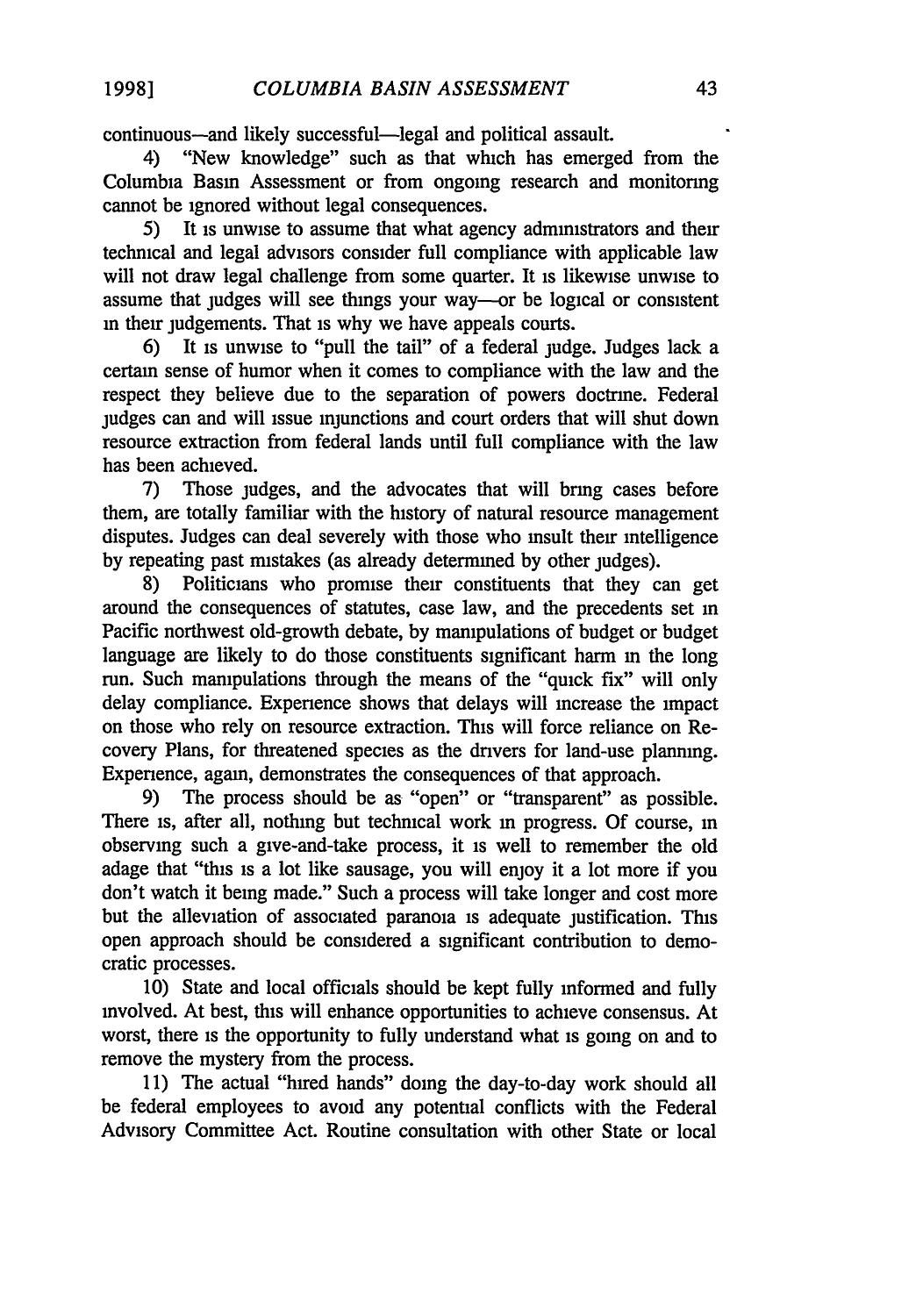governmental entities is acceptable and should be encouraged.

12) Peer review of "scientific" assessments should be carried out and all files concerning such reviews made available.

13) "Science" assessments and reviews should be conducted separately from other parts of the process such as EISs, decision documents, and records of decisions.

## DEALING WITH NEW KNOWLEDGE-WHAT IS THE BEST WAY TO DO THAT?

Some advisors to industry realize that "the cat is out of the bag" in the form of the Columbia Basin assessment and that new knowledge must be addressed in new or altered land management plans. The National Environmental Policy Act (NEPA),<sup>31</sup> NFMA<sup>32</sup> and other federal laws require the consideration of significant new information in the revision of land use plans and environmental impact statements. This new information cannot, therefore be ignored. However, some advisors to industry believe that there will be a better result for their constituents if the ongoing broadscale Draft EIS is terminated through instructions in the budget authorization language or as a rider to the budget bill. That language would, presumably, include instructions to terminate the ongoing process and, instead, start with individual forest and district planning efforts. That would have one or more negative consequences.

No matter which way the planning process proceeds, top down or bottom up, it will be essential in the final analyses that plans "add up" to some coherent whole. The "bottom up" approach will, inevitably, be a more expensive and more time-consuming way to achieve a coherent whole. That approach also produces enormous technical difficulties in dealing with questions of cumulative effects—inevitably producing underestimates of those effects. We have been there and done that-do we never learn?

Whether federal judges, considering an almost certain legal challenge to a bottom up approach, will tolerate the associated delay is a question to ponder. There is already probably serious judicial aggravation over slowness and/or inappropriateness of actions of federal agencies in the listing process for bull trout, various runs of steelhead trout and salmon, wolverines, lynx, fisher, and other species, and it seems likely that judges will exhibit little patience. In addition, numerous other species will come to the forefront of attention for the FWS and the NMFS for consideration for declaration as "threatened" and "endangered." Of course, grizzlies, wolves,

**<sup>31.</sup>** 42 U.S.C. §§ 4321-4370(d) (1997).

<sup>32. 16</sup> U.S.C. §§ 1600-1614 (1997).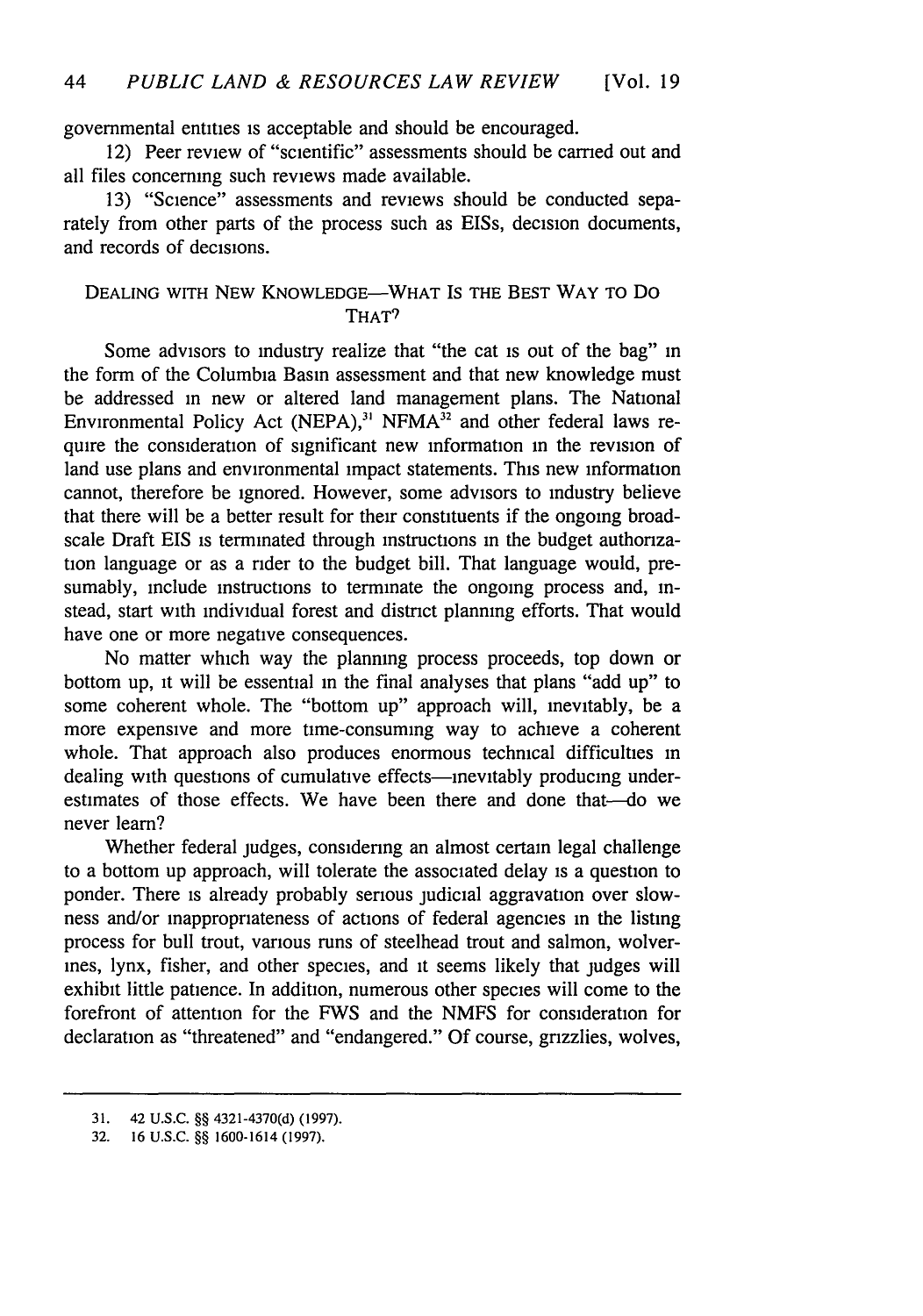spotted owls, marbled murrelets and other high profile species will continue as part of the picture.

The "bottom up" approach is bad strategy for those dependent on resource extraction and good strategy for those who desire, ultimately, the institution of the maximum possible preservationist approach. Experience has shown that delay only makes the situation worse in the long run for those interested in resource extraction. This results from rapid diminution in "decision space" and possible management options.

## CONSIDERING **THE TRACK RECORD** OF **ADVISORS**

It is well to consider the track record of those who advise "quick fix" solutions. Nearly all of the twists, turns, and legal actions instituted upon such advice m the course of the forest management disputes on the westside of Oregon and Washington backfired. Those evasive actions turned out to have severe negative long-term impacts on resource extraction and those that relied on extraction activities for their dally bread and the feeding of their county government and schools. Telling folks for political purposes what they desperately want to hear often produces severe consequences.

#### A MORE APPROPRIATE **COURSE** OF ACTION

Without dramatic immediate alteration in the ESA and the regulations issued pursuant to the NFMA that deal with retention of biodiversity-which seems highly unlikely within the next several years-the most rational course of action for those interested in resource extraction from the public's lands is to expeditiously comply with the extant laws. Fortunately, m the case of the Interior Columbia Basin, this course of action can be facilitated by the best underlying assessment of ecological, social, economic, and legal factors that has ever been compiled. It should be considered an opportunity to be seized and not as a threat to be resisted.

#### GAMES THAT PEOPLE PLAY-OR **WHEN ELEPHANTS** FIGHT

There is a sophisticated social / political */* legal game in play The players are the "elephants" that fight on behalf of their sponsors that represent the polar extremes in the debate. They are experienced and skilled fighters seasoned by previous conflicts. They fight hard and they fight to win-through whatever means are available. But it is well for those who do not strongly identify with either of these "war elephants" to heed an old Indian proverb. That proverb's wisdom is that, "When elephants fight it is the grass that suffers most." It is important to ask just who are the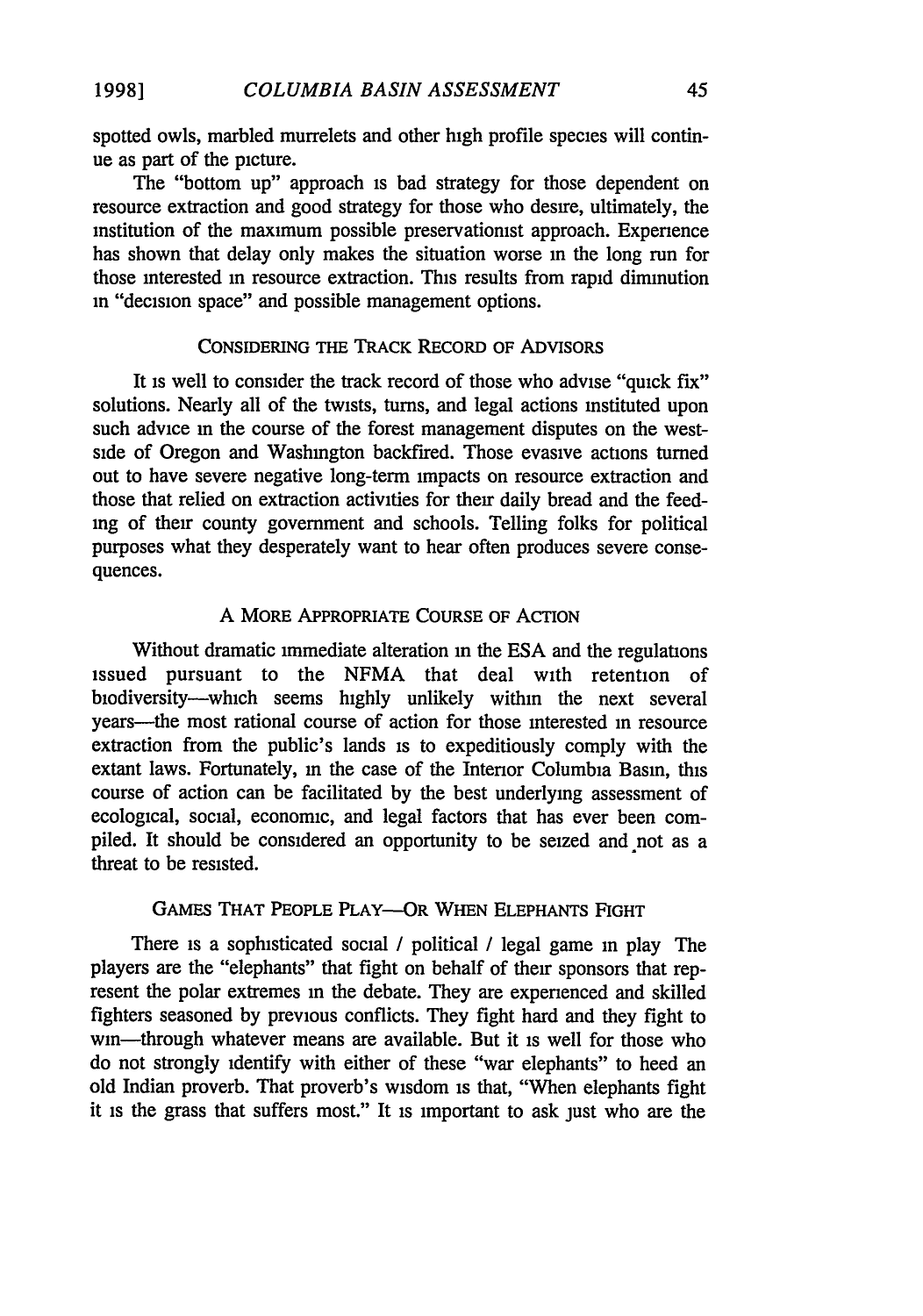"elephants" and who represents "the grass."

## CAN MORE AND BETTER "SCIENCE" DELIVER STABILITY<sup>9</sup>

This is not an issue about science. While science has a role to play in developing and describing the consequences of management options and estimating risks, it cannot deliver stability Listen carefully to those that pick at the science involved in a decision. They are not so much upset with the science as they are with the changes that are in the wind.

To want "stability," to want things to stay the same, is a common human longing. For years the story of the regulated forest that would provide forest products was told and retold in such a sustained and predictable fashion that "community stability" became a beacon for federal land managers-and for foresters in general.

This vision was a dream that faded slowly-and, then, collapsed, in the glare of reality We now recognize that we are one drought, one insect or disease outbreak, one dramatic fire season, one law, one court case, one election, one budget, one press campaign, one propaganda blitz, one shift in demographics, one change in public opinion, one shift in market demand, one shift in price, one loss of a management tool (say DDT or clearcutting), or one piece of "new information," away from stability at all times. These influences do not emerge one at a time. They ripen in bunches much like bananas.

The only communities that exhibit stability over the long term are those significantly diversified in terms of ability and willingness to change. Yet, there are isolated rural communities that have been, and are, almost totally dependent on resource extraction from public lands for sustenance. And, there lies the rub. Many of these communities have little desire for, or willingness to accept, change.

#### CHANGE-SCARY BUT INEVITABLE

For those caught in change not of their desire nor of their making-particularly change that strikes at the foundation of one's "life style" and livelihood--there is real fear and a resultant visceral reaction. It is, then, a natural reaction to go to elected officials and ask that they stay the forces of change--if only for a little while. It is only natural for those elected officials to be sympathetic to those concerns. But, unless they are students of what has gone before in such situations, the politicians are apt to repeat past mistakes and their constituents suffer the same consequences of those same mistakes.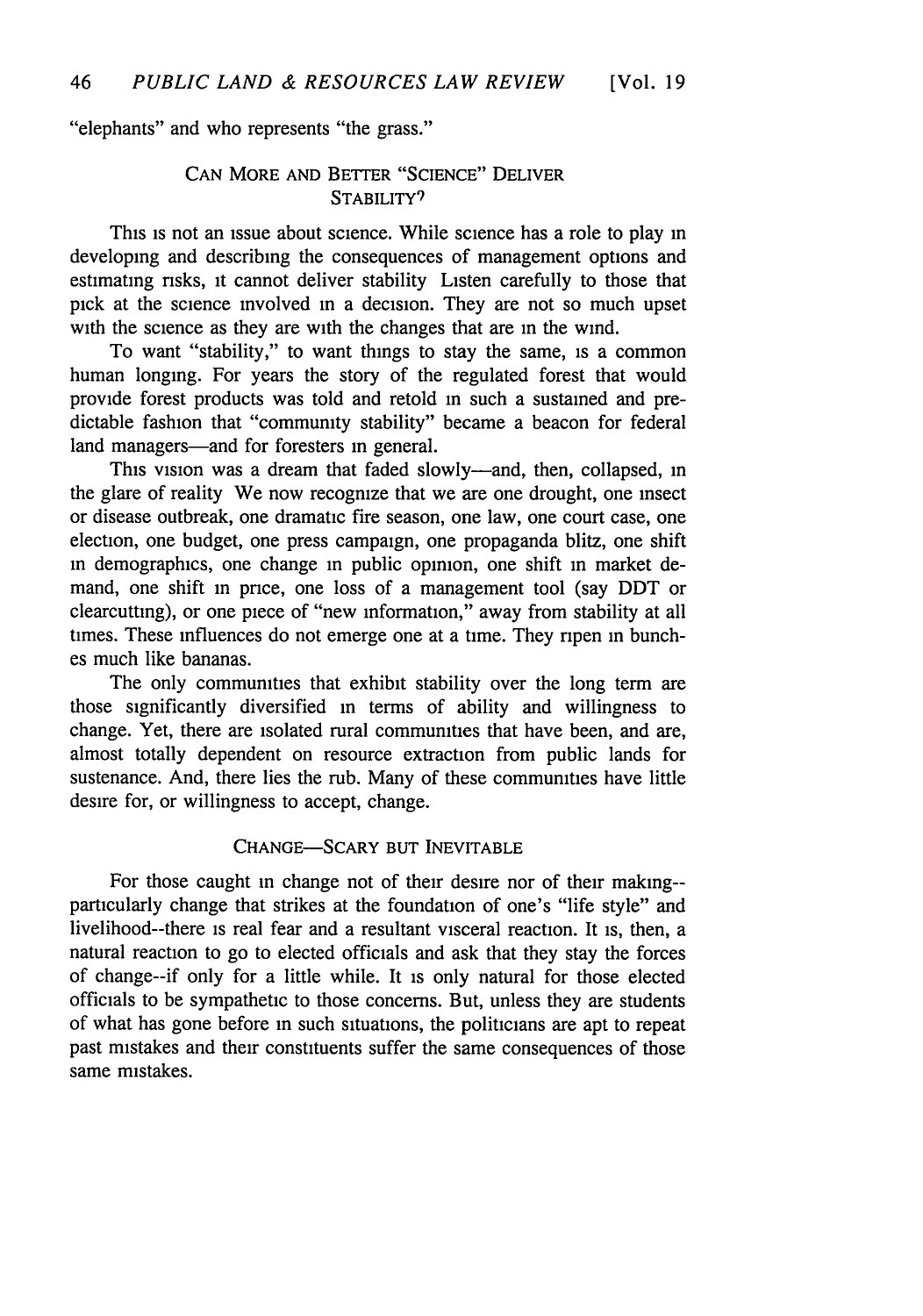#### THESE ARE HUMAN **NOT** TECHNICAL ISSUES

In fact, the guts of this controversy are not primarily technical in nature. These are human issues rooted in differences in morality, ethics, belief, political position, and, most of all, dependent on whose ox is getting gored. These human factors sometimes become embodied in law But, when these expressions of national will embodied in law are applied in regional and local arenas where there is deep concern with the consequences of the compliance to those laws there is, commonly, reluctance, and even resistance. Initially, there is room and reason to argue exactly what the law requires and what constitutes compliance. But, as the case law piles up higher and higher, there is less and less room for arguing these matters.

There is little that agency administrators can do to alter that situation except to learn from the past and modify approaches to ensure compliance with the law in a manner that produces the least social disruption and the most overall efficiency Such conflicts cannot be solved through science-ecological, social or economic. Clearly, the costs of compliance with the laws have escalated to the point that is becoming more and more unlikely that "harvesting" of natural resources from public lands can be achieved in an "above cost" fashion. While there are always some efficiencies that can be captured, this is an insidious problem of the extant "crazy quilt" of law and regulations that requires attention from Congress if there is to be resolution.

The question that Congress will soon be called upon to answer is whether or not "multiple use" that includes extraction of resources is to continue as a significant aspect of the mission of the Forest Service. If so, a reform of pertinent laws to enhance the compatibility of those laws seems mandatory

## CONGRESS MAKES AND UNMAKES THE LAW-BLESSED BE THE NAME OF THE CONGRESS

The legislative process executed by the Congress sets out the playing field and defines the rules of the natural resource management game. That is done through the formulation, passage and modification of the law Designated officials then carry out those laws. Then, only regulators, or if the regulators fail in their duties, judges can call fouls and impose penalties on the players. If the results of the application of law and pursuant regulatory action and related court decisions are judged intolerable, the law can and should be changed. That is the purview and solemn duty of members of Congress.

In the meantime, attempts to evade the law-no matter how politically expedient in the short term-are bad medicine and, based on past expe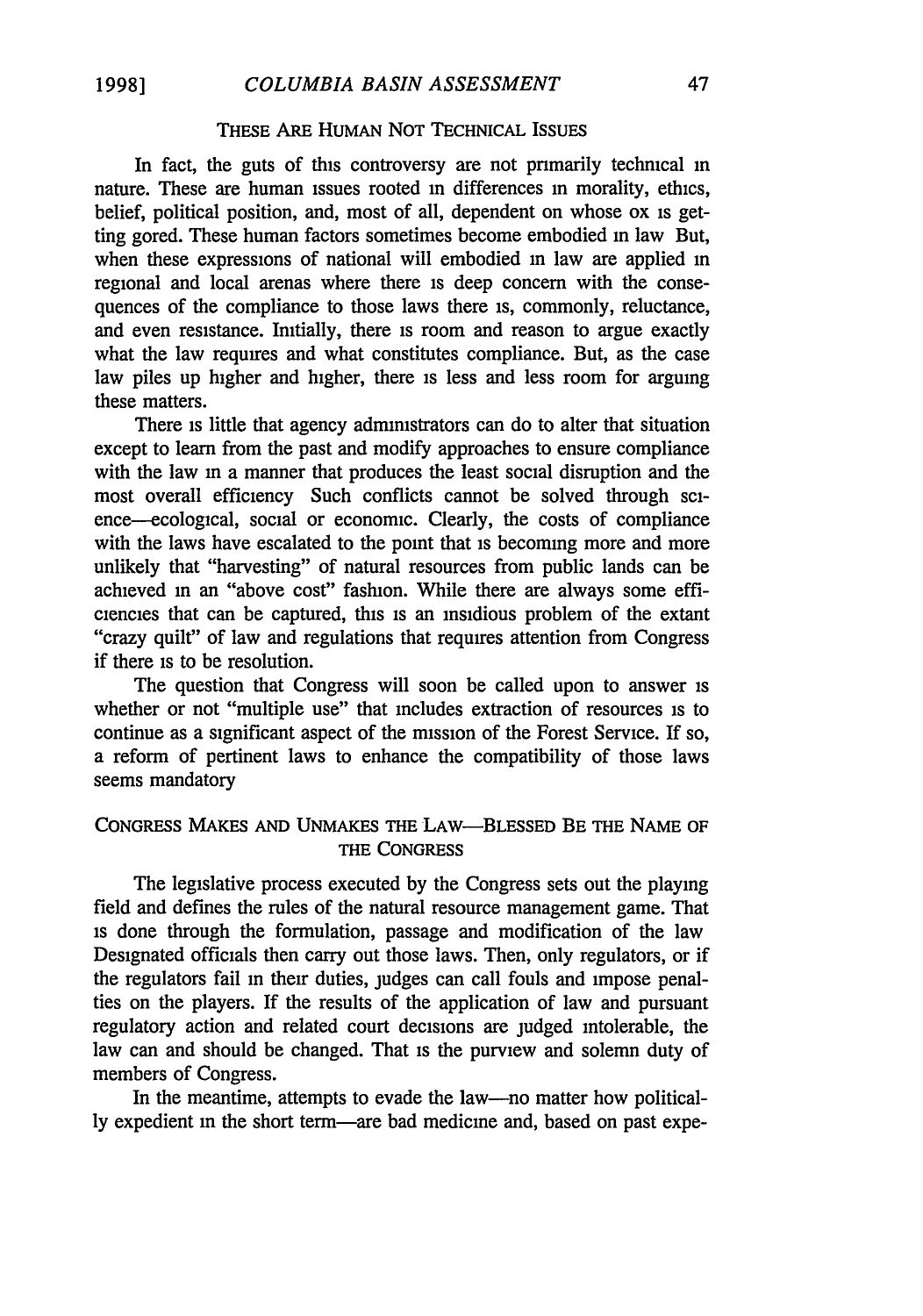rience, can be expected to produce an unanticipated and unwelcome result in the longer term. For those most concerned with resource extraction, constraints are apt to be more severe, and for those interested in environmental protection, considerable additional alterations in the environment will have occurred. For both groups, there is a significant loss of management options.

## THE **TEMPTATIONS AND CONSEQUENCES** OF SHORT **CUTS AND** QUICK **FIXES**

If one were to compose a set of laws of natural resource management, a key law would be that "Quick Fixes to Real Or Perceived Problems Resulting From Compliance with Natural Resources Laws Lead Inevitably to Insanity"

There are, of course, a number of corollaries to this "law" They are as follows:

Corollary **1.** The interactions of numerous laws (formulated in different congressional committees and passed by different Congresses) and regulations (issued by different agencies with different missions) with little or no consideration of the interactions of those laws and regulations, when simultaneously executed, produce undesirable effects. These effects result from overlaps in agency jurisdiction and the inevitably of clarification (i.e., confusion) from sometimes conflicting and always evolving case law These problems are confounded by the unacceptability of the management outcomes which vary by geographic locale and constituency This, inevitably, produces a situation that is unacceptable to some members of Congress.

Corollary 2. These members of Congress, if powerful enough, will propose a "quick fix" to the perceived problem. Knowing that the proposed quick fix would never receive approval if introduced and debated as a bill, the member inserts the quick fix as a "rider" to some piece of legislation that must be passed-or where **it** will not be noticed.

Corollary 3. The quick fix will inevitably cause more problems than it solves.

Corollary 4. The problems caused by the quick fix will, more often than not, produce the need for a quick fix of the quick fix.

Corollary 5. The ramifications of the interactions of a series of quick fixes are multiplicative as opposed to additive.

Corollary 6. At every iteration of the quick fix syndrome, it is possible to search for, address, and bring forth a solution to underlying problem.

Corollary 7 Addressing underlying problems, such as conflicting and overlapping laws, requires understanding, the power to influence and persuade, and hard work over a prolonged period with small chance of suc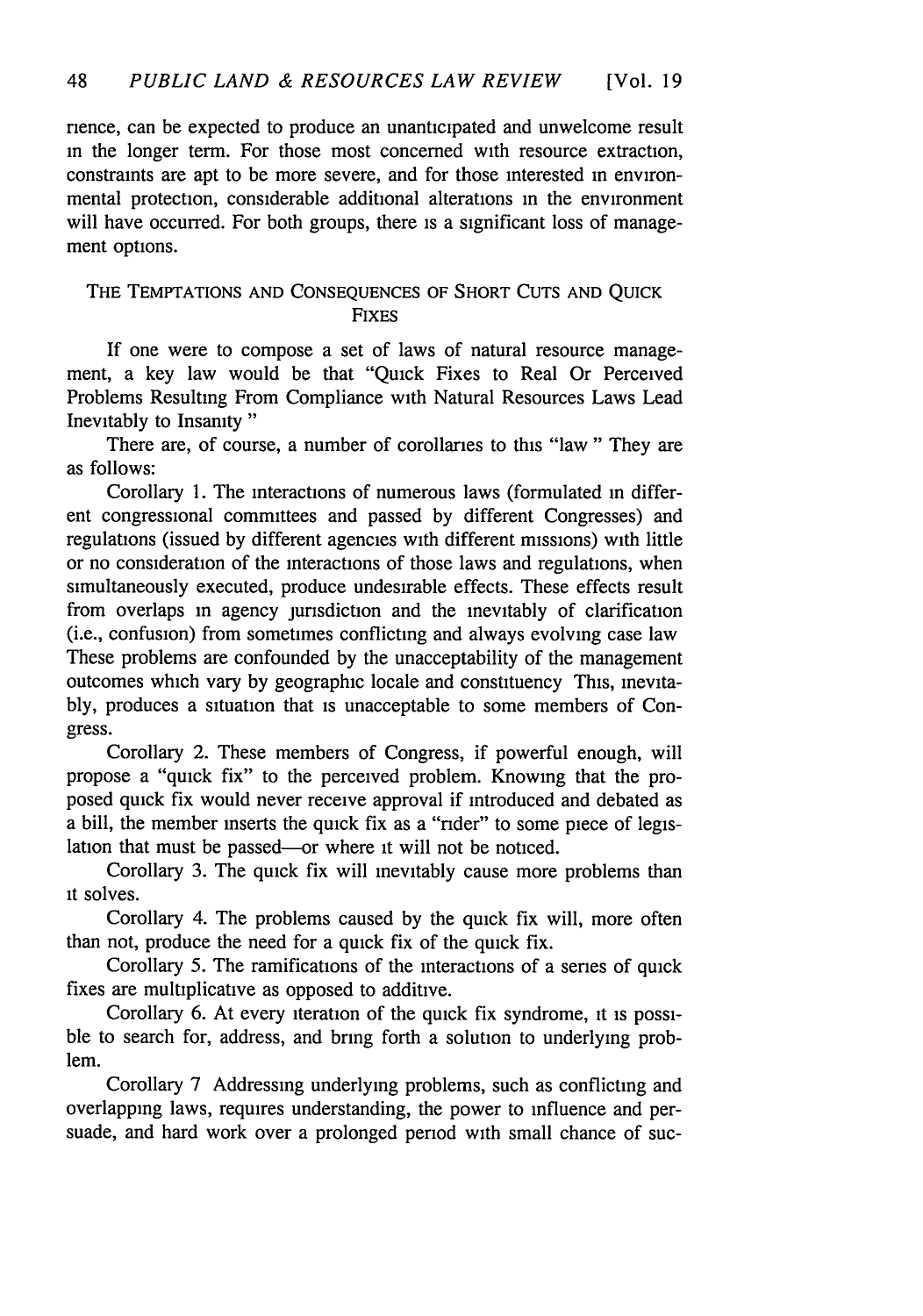cess. These, of course, are most excellent reasons to avoid this approach.

Corollary 8. Therefore, another try at a quick fix will evolve as "the answer."

Corollary 9. Doing the same thing over and over and expecting a different result is insanity.

First, remember just what a "rider" is. This is an expeditious means of getting something into law that would be highly unlikely to occur under a normal legislative process. Examine the sad story of the now infamous "salvage rider."

This rider to an emergency appropriation gave instructions to the Forest Service and the Bureau of Land Management to accelerate the salvage of fire and bug-killed or damaged timber, to reduce fire hazard.<sup>33</sup> As part of that process, such sales were exempted from appeals. And, as an afterthought, it was directed that the "318 Sales" (remember that quick fix from a rider to the 1990 Appropriations Bill) and all other sales within the area that had been withdrawn for environmental reasons were to be released to the original buyers under original conditions. The results were a public relations disaster for the timber industry, the Clinton Administration, and the land management agencies that carried out the requirements of the law

As Dr. Jerry Franklin (an acclaimed forest ecologist at the University of Washington) noted verbally, the results of the salvage sales were of minor ecological significance. The results in terms of salvage timber offered for sale by the Forest Service and the Bureau of Land Management were probably little different than would have resulted from the aggressive salvage programs already underway

Inclusion of the "318" sales and other sales that had been withdrawn for environmental reasons were used by opponents to paint the salvage efforts as an excuse to cut green timber. These sales had nothing to do with salvage. These were "green sales" ordered by law as part of the salvage rider. In fact, this was a nder to the rider. The effect was devastating as the TV footage of old growth logs from the "318" and other previously withdrawn sales on trucks headed to the mills graced the evening news night after night.

Such are the results of a quick fix modified by a second quick fix with a third quick fix tacked on just for good measure. There may yet be other consequences as hard core environmentalists question whether the President's Plan for the west-side has now been undermined to the extent that re-evaluation is in order.

**<sup>33.</sup>** Pub. **L. No.** 104-19, §§ 2001-2002, **109** Stat. 194, 240-47 **(1995)** (codified as amended at 16 U.S.C. §1611 (1996)).